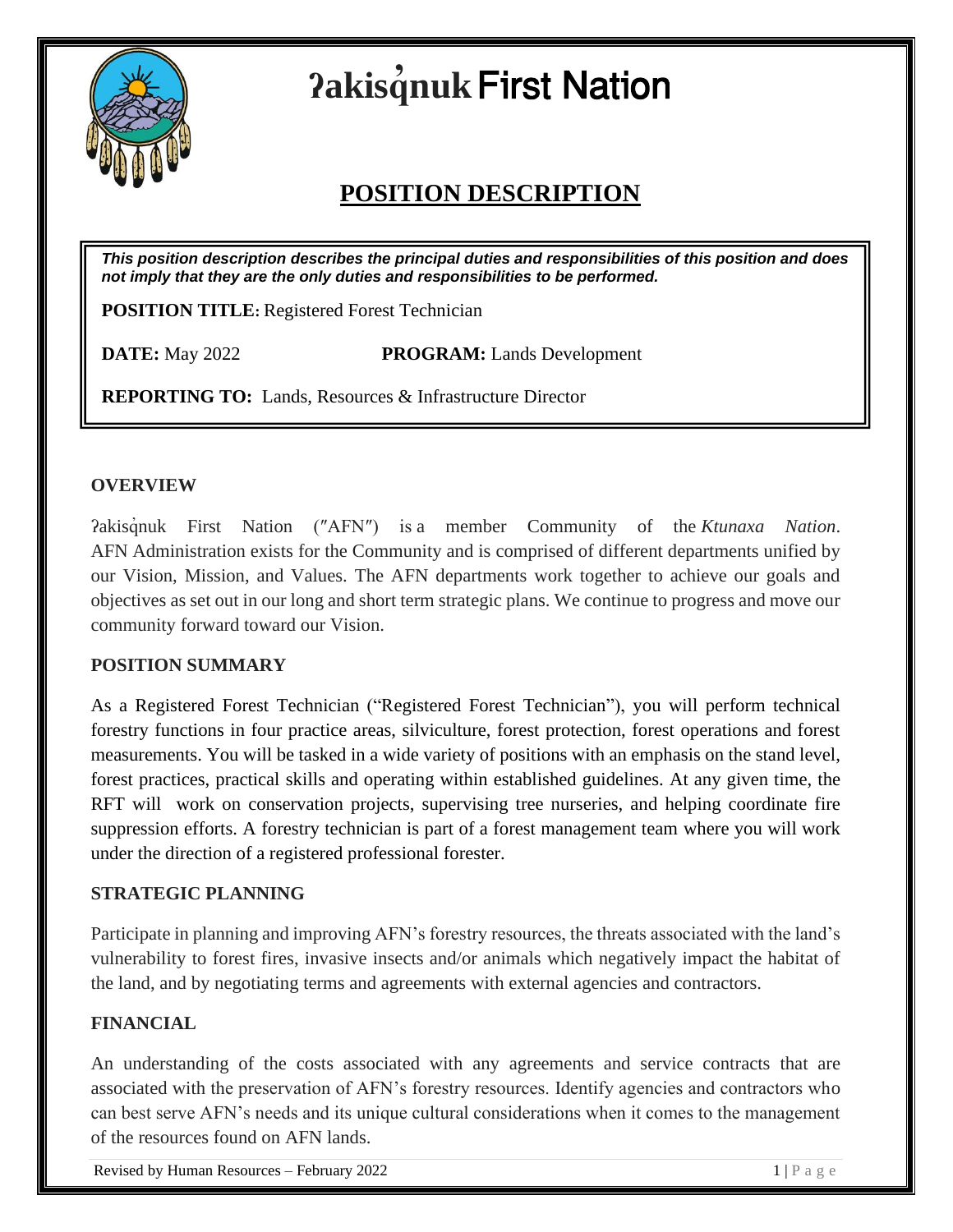#### **COMMUNICATION**

Strong communication skills including reading, writing, oral and public speaking, vocabulary, listening and interpretation.

# **KEY RESPONSIBILITIES**

- Conduct, supervise and participate in AFN forest inventory cruises, surveys and field measurements following accepted scientific and operational procedures
- Assist and perform technical functions in the preparation of forest management and harvest plans using photogrammetric and mapping techniques and computerized information systems.
- Assist in planning and supervise construction of AFN access routes and forest roads
- Implement, supervise and perform technical functions in silvicultural operations involving site preparation, planting, and tending of tree crops.
- Co-ordinate activities such as timber scaling, forest fire suppression, disease or insect control or pre-commercial thinning of forest stands.
- Supervise and perform technical functions in forest harvesting operations.
- Monitor activities of logging companies and contractors and enforce regulations such as those concerning environmental protection, resource utilization, fire safety and accident prevention.
- Provide forestry education, advice and recommendations to woodlot owners, community organizations and the general public.
- Develop and maintain computer databases.
- Supervise forest tree nursery operations.
- Provide technical support to forestry research programs in areas such as tree improvement, seed orchard operations, insect and disease surveys or experimental forestry and forest engineering research.

# **WORKING CONDITIONS**

- 1. Corporate office environment
- 2. On the field; outdoors.
- 3. Regular use of an automobile

# **REQUIRED KNOWLEDGE, SKILLS, AND ABILITIES**

- Completion of a one-to-three-year college program in forestry technology or in a renewable resource program or forest ranger program is required.
- Certification or licensing as a scaler is considered an asset.
- Current registration as an RFT, FIT or RPF with the Association of BC Forestry Professionals.
- Excellent knowledge of applicable BC forestry and related legislation and policies; ideally within a First Nation community.
- Excellent communication skills, both written and oral as well as computer literacy in a Microsoft office environment, and other related forest industry software applications